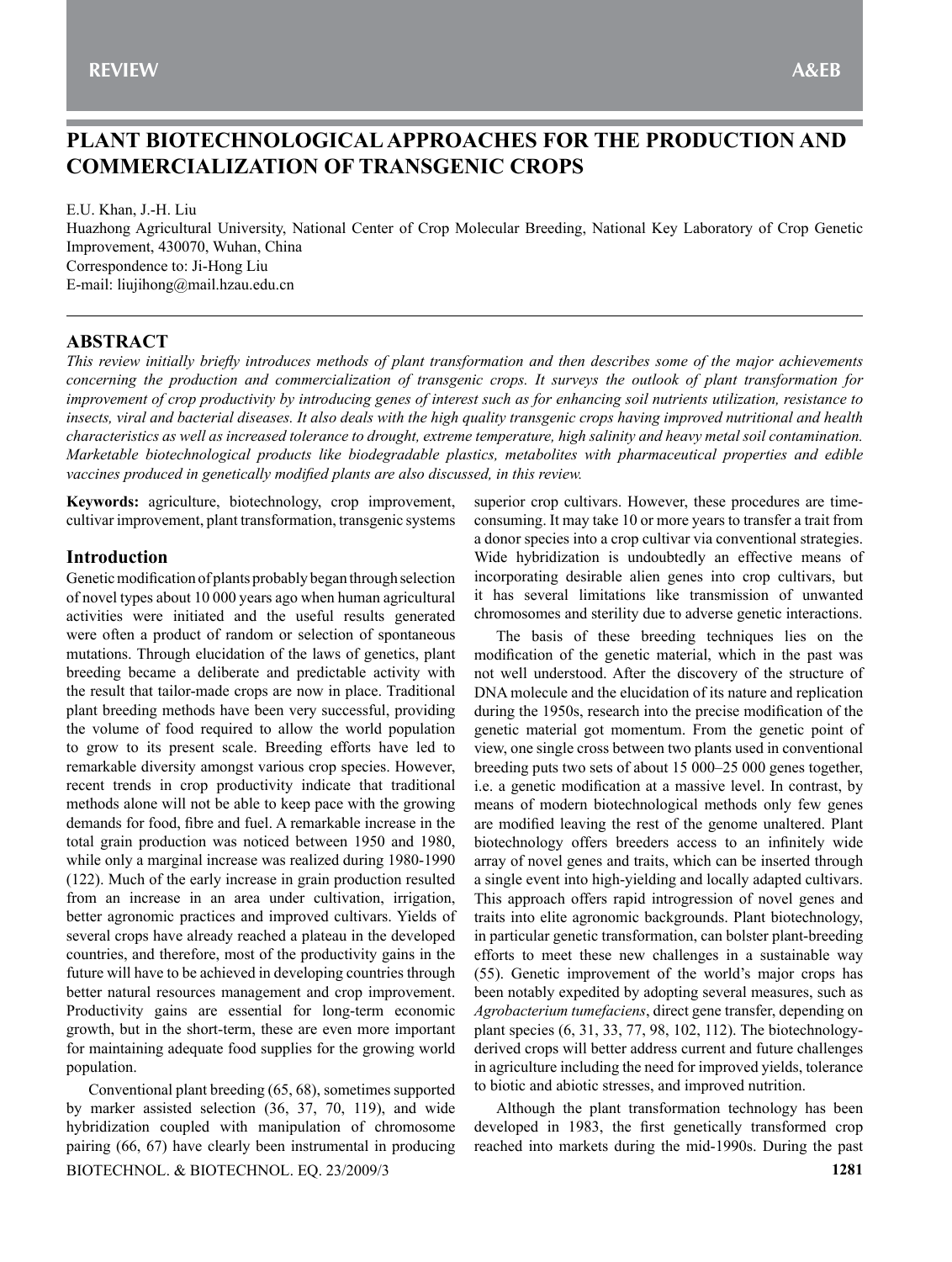decades the development and adoption of the transgenic technology has progressed rapidly. In 2007, the global area of biotech crops increased for the twelfth consecutive year at an annual growth rate of 12%, with a total area of 114.3 million hectares in 23 countries (64). Transgenic crops have contributed more than US\$ 23 billion to the economies of developing as well as developed countries (nearly 90% of the transgenic crops are planted by resource-poor farmers), exhibiting unprecedented advantages like reduction in the use of agro-chemicals, increased productivity and a positive influence on conservation of the environment and biodiversity (4**)**. All of these are ascribed to progress made in understanding of the developmental, physiological and metabolic processes responsible for plant growth and development. Significant progress has been made towards the elucidation of plant genes in improving crop yields (23, 113).

### **Transformation Systems**

Development and deployment of transgenic plants in an effective manner are important pre-requisites for sustainable and economic use of genetic transformation for crop improvement (101). According to Hansen and Wright (1999) the main requirements for efficient genetic transformation systems are favorable target tissues, competent for propagation or regeneration, an efficient DNA delivery method, appropriate agents to select transgenic tissues, the ability to recover fertile transgenic plants at a reasonable frequency, a simple, efficient, reproducible, genotype-independent and cost-effective process and a tight time frame in culture to avoid somaclonal variation and possible sterility (53).

Although several systems of transformation ranging from acupuncture (108) to shotgun using real gunpowder (99) have been reported, so far three principal methods have been extensively used for crop improvement, namely *Agrobacterium tumefaciens*-mediated gene transfer, direct DNA delivery into protoplasts by osmotic or electric shock and high velocity bombardment of DNA coated microprojectiles (the biolistic procedure).

### *Agrobacterium tumefaciens***-mediated transformation**

*Agrobacterium tumefaciens*, a soil-borne, gram-negative bacterium, is capable to genetically colonize susceptible host plants. It is suitable for transferring DNA inserted in its T-DNA between a pair of direct repeats called border sequences, with the help of a site and strand-specific endonuclease. *Agrobacterium tumefaciens-mediated* transformation is now considered one of the most efficient methods of plant biotechnology. Very often T-DNA integration occurs in transcriptionally active regions of the plant genome and hence the expression of the transgene becomes a routine phenomenon. A detailed insight into the *Agrobacterium*-mediated DNA transfer process in plants is given in a previous report (127).

*Agrobacterium tumefaciens* has played a major role in the development of plant genetic engineering and the basic research in molecular biology. It accounts for about 80% transgenic plants produced so far (51). Initially, it was believed that only dicots, and a few monocot species could be transformed by this bacterium; but recent achievements changed in general this view by showing that many "recalcitrant" species not included in its natural host-range can now be transformed (21, 25). In addition, the transformed cells usually carry single or low copy number of T-DNA integrated in their genome with less rearrangement, and very large DNA segments can be transformed into the plants (52).

The *Agrobacterium* system has several advantages over other transformation methods and it is considered as the first option to transform plants. These advantages include the following aspects: (a) In a significant percentage of the transformation events, a single copy of the T-DNA is integrated into the chromosomes of the transformed cell. (b) Numerous vector systems are now available containing the T-DNA borders and various reporter and selectable marker genes, allowing researchers to choose the most appropriate combination to insert heterologous genes. (c) It is possible to transfer large fragments of DNA, including bacterial artificial chromosomes (52). (d) Transformation *in planta*, without the necessity of tissue culture, is possible in some species such as *Arabidopsis thaliana* and *Medicago trunculata* (111).

However, it has to be pointed out here that this system is dependent on the transformation ability of a certain species by *Agrobacterium,* some monocot species have still shown recalcitrance, while others are now routinely being transformed by this method (105). Another drawback of this system is that the site of integration is random and the integrated T-DNA can be rearranged or truncated or occasionally may comprise vector DNA backbone sequences from outside the T-DNA borders (27). It is also possible that the carrier *Agrobacterium*  itself may persist internally or externally in transformed plants.

### **Protoplast transformation**

Methods for the direct delivery of DNA into protoplasts were developed during the early 1980s (103), especially for the economically important cereal crops as they were considered at the time to be outside the host range of *Agrobacterium*, and therefore not amenable to *Agrobacterium*- mediated transformation (see 112). In this system osmotic or electric shock is delivered to protoplasts suspended in solutions containing DNA, followed by plating on selection media for the preferential growth of transformed colonies, and eventually plants. Transformation of protoplasts isolated from embryogenic cell suspension cultures led to the production of the first transgenic cereals (95). The use of protoplasts for genetic transformation became less attractive once it was shown that monocots, including the cereals, could be transformed by co-cultivation of embryonic tissues or embryogenic cultures and super-virulent strains of *Agrobacterium* in the presence of acetosyringone, a potent virulence genes inducer (56, 69).

## **Biolistic transformation**

The biolistic transformation, a universal method of plant transformation, was developed by Sanford et al. (99). It involves the high velocity bombardment of DNA-coated gold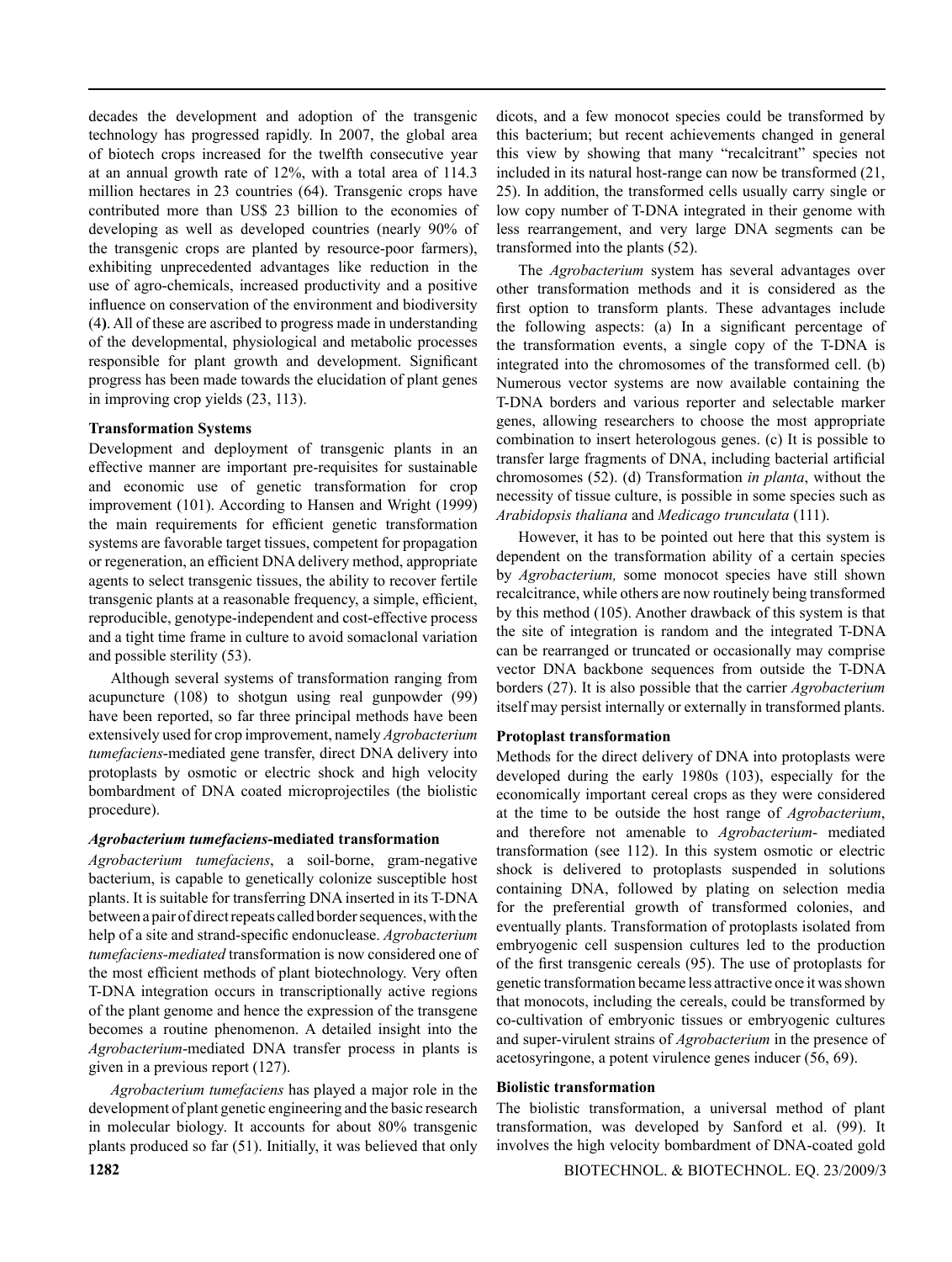or tungsten microprojectiles into intact cells or tissues. The term 'biolistic' was derived from 'biological ballistic'. Molecular analysis of plants transformed biolistically in general reveals a complex pattern of transgene, indicating the integration of multiple copies of the bombarded DNA. However, it has been demonstrated that in most cases, these multiple copies are arranged as a single locus and segregate in a Mendelian pattern.

Due to the genotype-independent physical nature of DNA delivery, the methodologies employed are simple, efficient and essentially identical regardless of the nature of the target cells and DNA used. Compared to other techniques this method is a highly versatile and adaptable technique, which can be applied to a wide range of cells and tissues (107). During the last two decades, micro-projectile bombardment has become a routine and reliable method for the production of transgenic plants bypassing *Agrobacterium* host-specificity and tissue culturerelated regeneration difficulties encountered with several important crops. The complex pattern of transgene integration, generally revealed by molecular analysis of plants obtained by biolistic transformation, can be circumvented by the use of 'agrolistic' approach (53).

#### **Other systems of transformation**

There is a perpetual quest to find more efficacious and economical methods for plant transformation. Some of these are chloroplast transformation*, in planta* transformation-floral dip method, and pollen-mediated transformation. Although they have been tried in some plants, their use is still limited due to their impracticability at present. A review of several interesting methods of plant transformation has recently been published (see 4).

### **Prospects and achievements of transgenic technology**

With the development of plant transformation methods, knowledge of the structure and function of certain genes, and the desire to resolve some of the classic problems in the traditional agriculture and the race to obtain better plants by genetic engineering, began with satisfactory results. Initial strategies considered the introduction of single genes into plants of interest; now, however, strategies involving multiple genes from a single metabolic pathway can be used. The main approaches used to produce improved transgenic plants with commercial or agricultural applications are mentioned in the following sub-headings.

#### **1. Improvement of crop productivity**

A considerable proportion of the crop yields are lost by many biotic and abiotic factors that affect plants' growth and development and restrict their geographical distribution. Genetic transformation has now been shown to be a key tool to circumvent these barriers and can bring a new wave of revolution for crop enhancement. The following sections highlight some of the applications of transgenic crop plants that may address these constraints and/or mitigate negative consequences of the conventional solutions.

#### Biotechnol. & Biotechnol. Eq. 23/2009/3 **1283**

#### **Disease resistance**

A variety of diseases pose a serious threat to global food security owing to reduced crop productivity (12). In naturally occurring ecosystems, elaborate networks of defences function at many levels to protect plants from diseases (2). Elucidation of these defence pathways has recently become a particularly active area of research in plant molecular biology, and has led to growing appreciation for the complex interplay between basal defences and specific disease resistance (38). Cultivation of plant lines bred for resistance to one or a few pathogens, often conferred by so-called *R* genes, can lead to the emergence of pathogens that have undergone natural selection to overcome the resistance (50). Despite the potentially short-sighted nature of such agricultural practices, identification of *R* genes has been the focus of considerable effort over the past decade (12, 30). At least one such gene, the *Bs2* gene from pepper, has been used successfully to engineer durable resistance to the agronomically significant bacterial spot disease in tomatoes (109). The *Xa21* resistance gene from rice, which provides wide-spectrum resistance to the devastating bacterial blight caused by *Xanthomonas oryzae*, has been introduced into a variety of rice cultivars using *Agrobacterium-*mediated gene delivery (115). Likewise, one of four *R* genes cloned from a wild, highly resistant, potato species (106) confers broadspectrum resistance to potato late blight.

A variety of antibacterial proteins from sources other than plants have been used to confer resistance to bacterial diseases in several transgenic plants (reviewed in 80). Plants engineered to produce elevated levels of salicylic acid also exhibit enhanced disease resistance (114). The transgenic papaya that has been commercialized produces 98% of the world's papaya crop (44). Although this particular application made use of the particle bombardment rather than *Agrobacterium* to deliver the transgene, it serves as a convincing illustration of the potential for achieving virus resistance in other highly susceptible crops. In several cases, *Agrobacterium*-mediated expressions of viral replicase genes (16) or virus movement proteins (17), rather than the viral coat proteins, effectively conferred resistance. *Agrobacterium*-mediated delivery of a ribosome, a small RNA molecule capable of cleaving RNA, has been successful in conferring at least partial resistance to viruses and viroids in tobacco and potatoes (35, 121). A recent report shows that artificial small or micro RNAs can confer complete virus resistance in plants (84). An increasing number of miRNAs have been identified and deposited in major miRNA databases. Among them, 863 are plant miRNAs (118). They are involved in plant development, signal transduction, protein degradation, and response to environmental stress and pathogen invasion. Roles of miRNA in plant defense and virus offense interaction has been recently reviewed (73).

# **Herbicide tolerance**

Herbicide tolerance has been engineered into many crop species, such as oilseed rape, maize, soybeans, sugar beet, fodder beet, cotton and rice. The first herbicide-tolerant GM plants grown commercially were glyphosate-tolerant soybeans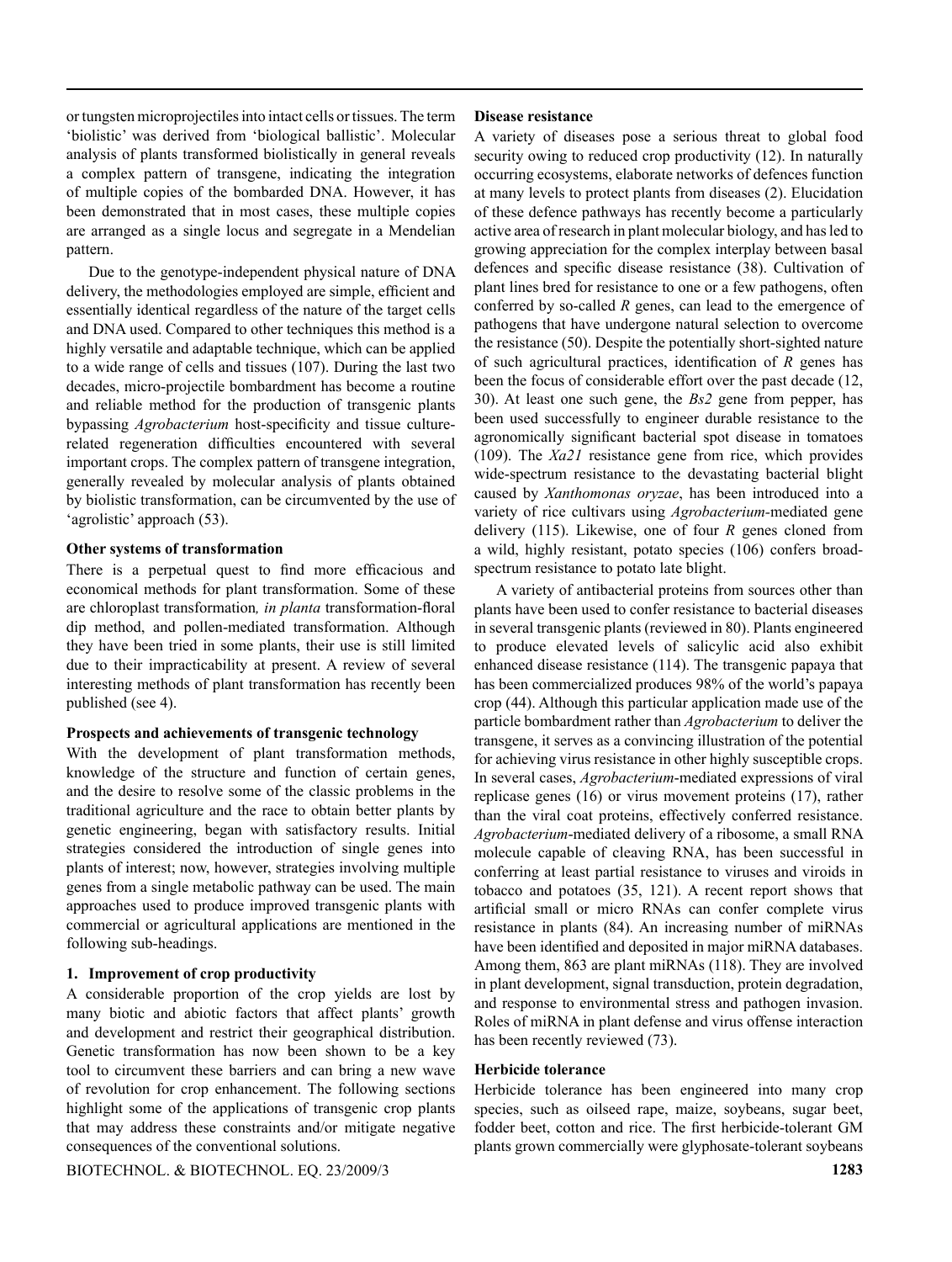(86). The gene that confers tolerance of the herbicide is from the soil bacterium *Agrobacterium tumefaciens* and encodes an EPSPS that is not affected by glyphosate. Glufosinate and bromoxynil tolerant varieties of oilseed rape have been particularly successful in the USA and Canada (34, 41). In the USA in 2002, 81% of the US soybean crop, 59% of the upland cotton and 15% of the maize was GM herbicide tolerant (18, 40). In the same year, 95% of Argentine soybean and 66% of Canadian oilseed rape (canola) was GM herbicide tolerant. In 2007, herbicide-tolerant soybean, maize, canola, cotton and alfalfa occupied 63% or 72.2 million hectares of the global biotech crops (64). Herbicide tolerant crop species enable farmers to use a single herbicide instead of many, reducing application costs. Their use has led to a significant increase in the adoption of no-till farming, in which weeds and stubble are left undisturbed over winter. This reduces soil erosion and nitrate run-off.

### **Insect pest resistance**

Genetically engineered inherent crop resistance to insect pests offers the potential of environment- and consumerfriendly method of crop protection. Numerous insect pests attack crop plants and cause enormous losses, threatening global food security. European corn borer (ECB) (*Ostrinia nubilalis*), for example, brings about a loss of up to 2000 million dollars annually in the USA alone (63). A gene from a soil-borne bacterium, *Bacillus thuringiensis* (*Bt*), has been bioengineered into the corn genome, which conferred almost complete resistance to ECB. China has been able to reduce its use of chemical pesticides on insect resistant (IR) cotton, with important environmental and farmer health benefits (62). Because of its higher productivity and positive health effects due to reduced pesticide use, *Bt* cotton has been increasingly commercialized in the world, especially in Asian countries like China (60) and India (116).

Transgenic rice varieties resistant to yellow stem borer (*Scirpophaga incertulas* Walker) have been produced in India (94). *Bt* rice has the potential to eliminate yield losses caused by lepidopteran insects, estimated at 2 to 10% of Asia's annual rice yield of 523 million tons (57). Field trials of transgenic rice suggested high tolerance of transgenic rice against yellow stem borer (15). In 2007, 20.3 million hectares (18%) were planted with *Bt* crops, making it the third most important transgenic trait.

### **Abiotic stress tolerance**

Growing global demand for food continues to force farmers onto marginally arable land where soil salinity, water deficits, and climatic challenges such as low or high temperatures limit cultivation (13). These abiotic stresses are estimated to cause more than 50% of crop yield losses worldwide (20). Transgenic approaches offer an option to enhance abiotic stress tolerance (1, 7, 14, 39, 72, 124, 125). Strategies to engineer enhanced tolerance to such adverse conditions fall into at least two categories: direct protection from the stress(s), and enhanced resistance to the physiological damage caused by the stress. One strategy to increase the tolerance to such stresses is the production of osmoprotective compounds (osmolytes), such as sugars, alcohols, amino acids, and glycine betaine, which raise the osmotic potential of the cell, allowing the influx of water, stabilize the membranes and/or macro-molecular structures (59) and scavenging reactive oxygen species (126). Very recently, a comprehensive review on mechanisms of abiotic stress tolerance and on engineering tolerance to stress has been published (104).

Some plants adapted to stress conditions naturally produce these osmolytes; however, many important crop plants do not accumulate sufficient osmoprotective compounds to be stress tolerant. Advances have been made to achieve or increase the production of osmolytes in transgenic plants. A detailed insight of glycine betaine and its role in enhancing abiotic stress tolerance in plants has been recently discussed (26). Glycine betaine has been produced in tobacco plants by the expression of a bacterial gene; these plants show an enhanced salt tolerance (71). The non-reducing disaccharide trehalose can stabilize biological structures upon desiccation in many bacteria, fungi, and invertebrates, but apparently does not accumulate naturally in plants (89). Transgenic tobacco and rice engineered to produce trehalose exhibit enhanced resistance to drought (97), salt, and low-temperature stress (43). More recently, an abscisic acid (ABA) inducible promoter to express a bi-functional enzyme that synthesizes trehalose was used to produce transgenic rice plants that exhibited sustained plant growth, less photo-oxidative damage under salt, drought and low temperature conditions (43).

A family of aldose-aldehyde reductases is activated in response to a wide variety of stresses (13). Ectopic expression of an alfalfa aldose-aldehyde reductase gene via *Agrobacterium*mediated transformation results in reduced damage upon oxidative stress, apparently by eliminating reactive aldehydes, and increased tolerance to salt, dehydration, or heavy metal stress (85). Tall fescue (*Festuca arundinacea* Schreb.) exhibited enhanced tolerance to drought and stress after successful introduction of *AtHDG11* gene via *Agrobacterium*mediated transformation (22). The dramatic role of *AtHDG11* in enhancing drought tolerance was identified via activation tagging and subsequent analyses in *Arabidopsis* and tobacco (123). Successful transgenic approaches have been described in several reviews (10, 120).

# **Enhanced nutrients utilization**

Crop productivity is also limited by inadequate soil fertility, and regular use of inorganic, petroleum-based fertilizers that compromise plants' growth and development. Among the approaches to mitigating these constraints are some that involve modifying genetically the crop plants (45). Transgenic plants with enhanced capabilities to absorb micronutrients from the soil, by over-expressing nitrogen, potassium and phosphorus transporters and/or manipulating their regulation could decrease the need for fertilizers (58). For some nutrients, such as iron and phosphorus, the limiting factor is often

**1284** Biotechnol. & Biotechnol. Eq. 23/2009/3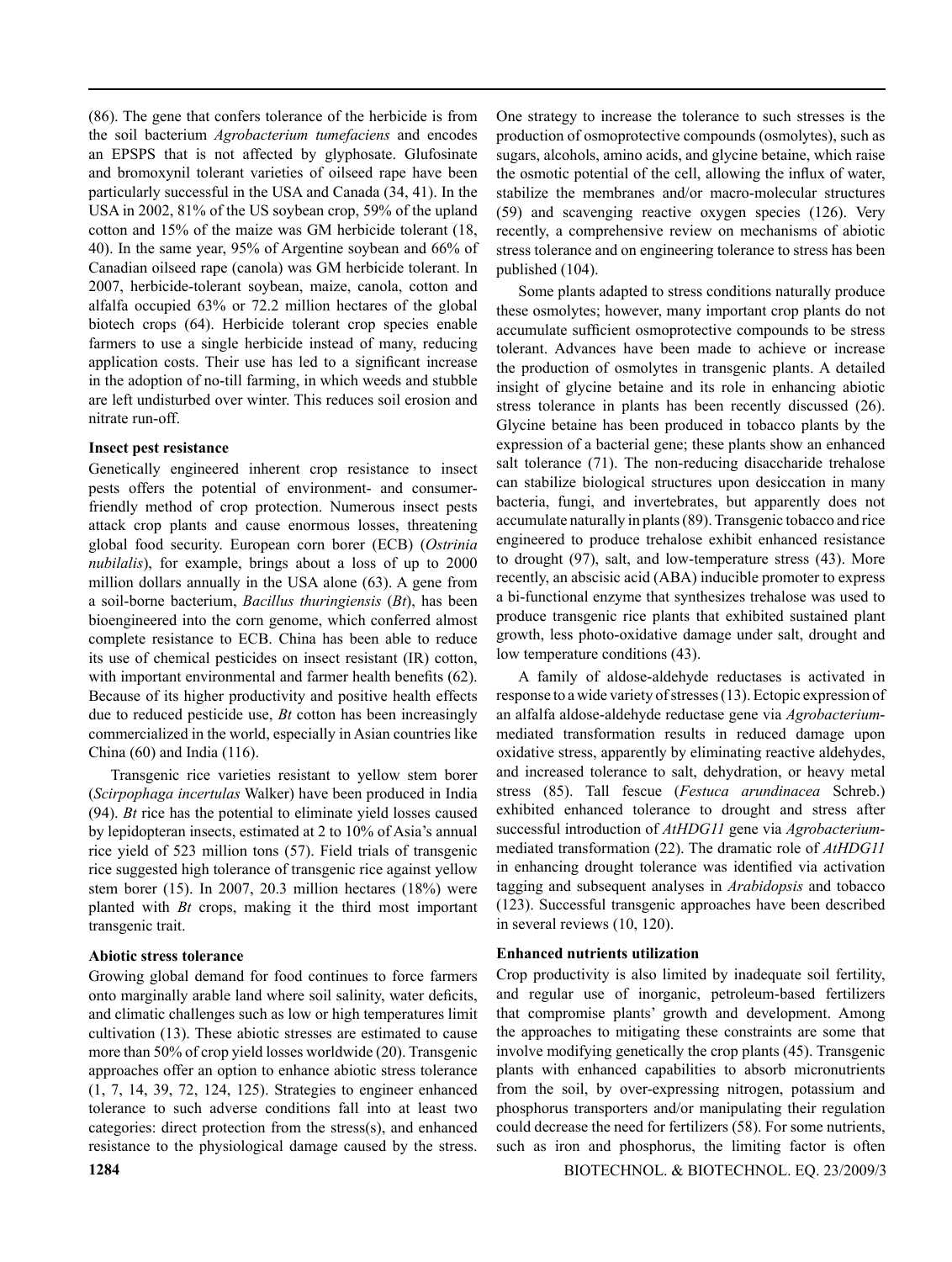solubility rather than abundance in the soil. Plants synthesize and secrete a variety of organic acids that can chelate insoluble compounds, allowing uptake of the complex (49). Several important grain crops such as rice, maize and sorghum are particularly sensitive to low iron availability in alkaline soils, where iron is less soluble. *Agrobacterium*-mediated introduction of genes conferring enhanced biosynthesis of an iron chelator in rice resulted in improved growth and four-fold higher grain yields under conditions of low iron availability (110).

#### **2. Improvement of crop nutritional qualities**

Genetic modification of food crops offers the possibility of enhancing the nutritional content of the food (60). One example is the development of 'Golden Rice', genetically engineered to produce β-carotene (pro-vitamin A) in the seeds, in order to combat human vitamin A deficiency (32, 87, 88, 122). An iron-storage protein gene, *ferritin*, driven by the constitutive CaMV35S promoter, was transferred into tobacco, where the leaves of transgenic plants had a maximum of 30% more iron than the non-transformed plants (48). In lettuce, the transgenic plants had 1.2-1.7 times more iron and enhanced early developmental growth and superior photosynthesis than the control plants (47). Lucca et al. also observed increased iron content in rice seeds transformed with a *Phaseolus ferritin* gene (74).

Several food crops are now being developed with enhanced vitamin E, vitamin C, modified starch and amino acid profiles (11, 24, 42). Potato is the most important non-cereal food crop for human consumption and, therefore, the need to improve its nutritional quality cannot be overemphasized. Chakraborty et al. demonstrated that expression of the *AmAl* gene isolated from amaranth (*Amaranthus hypochondriacus* L.) in potato led to a significant increase in most essential amino acids as well as in higher protein content in tubers compared with non transgenic plants (24).

Successful production of health promoting polyunsaturated fatty acids in transgenic oilseed crops has recently been reported (117). Transgene- driven biosynthesis of naturally occurring or modified sulfur-rich proteins had been achieved in canola (5). Production of potent anti-oxidants including lycopene has been increased through transgenic over expression of relevant enzymes in tomatoes (78, 81, 83).

## **3. Genetic modifications of plants to generate useful products**

#### **Biodegradable plastics**

Biotechnol. & Biotechnol. Eq. 23/2009/3 **1285** One of the potential benefits of transgenic crops is the production of biodegradable plastics (91), particularly PHB and PHV. Neumann et al. reported the synthesis of cyanophycin in transgenic tobacco and potato plants, which can be hydrolyzed to yield the soluble, non-toxic, biodegradable plastic-like compound poly-aspartate (82). Although these transgenic plants exhibit morphological alterations in chloroplast structure and growth rate, additional engineering of the amino-

acid biosynthesis pathways may give rise to biodegradable plastics at economically viable levels (28). If successful, the substitution of a renewable process (solar-driven carbon fixation) for conventional petrochemically derived plastic production technologies would have substantial positive environmental consequences, decreasing our reliance on finite petroleum resources and reducing the accumulation of indestructible plastics (28, 90).

## **Primary and secondary metabolites with desirable properties**

Considerable effort has been dedicated to metabolic engineering of terpenoids in plants. Some of the primary metabolites produced by the terpenoid biosynthetic pathway include phytohormones, pigments involved in photosynthesis, and the ubiquinones required for respiration (3). Some function as antimicrobial agents, thus contributing to plant disease resistance, while other terpenoid compounds serve to repel pests, attract pollinators or inhibit stunted growth, loss of fertility and significant alterations in the levels of various amino acids, organic acids, sugars, and sugar alcohols' growth of neighboring competitor plant species. The terpenoid biosynthetic pathway and strategies for its manipulation have been reviewed recently (3, 75). A comprehensive listing of transgenic plants with altered terpenoid biosynthetic properties is available elsewhere (3, 19). Examples include expression of heterologous syntheses in tomato, leading to enhanced aroma in ripening fruit and the introduction of bacterial genes directing the production of keto- carotenoids, thought to have medicinal value into tomato and tobacco (93).

#### **Biopharmaceuticals/edible vaccines**

Using *Agrobacterium*-mediated transformation, transgenic plants have been engineered to express a wide variety of exogenous proteins, from spider dragline silk (a fiber with high tensile strength and elasticity) (100) to vaccines, antibodies and other life-saving biopharmaceuticals such as anti-coagulants, human epidermal growth factor and interferon (46). To date, most such clinically relevant proteins have been produced in tobacco, although potato, alfalfa, soybean, rice and wheat have also been used successfully. Edible vaccines may hold considerable promise for the developing world, where refrigeration, sterile syringes and needles, and trained health care personnel are frequently in short supply (9). Oral immunization has been achieved using transgenic potatoes expressing antigens including the heat-labile enterotoxin from *E. coli* (54, 76) and the hepatitis B surface antigen (96).

## **Conclusions**

The information and critical analyses provided in this review can only give a glimpse of the role of modern biotechnology in genetic improvement of both crop plants and trees. Plant biotechnology offers opportunities to improve the production and composition of crops with benefits to the environment and consumers. Crop productivity would be increased by the development of built-in disease and insect resistances crops. The successful deployment of transgenic approaches to combat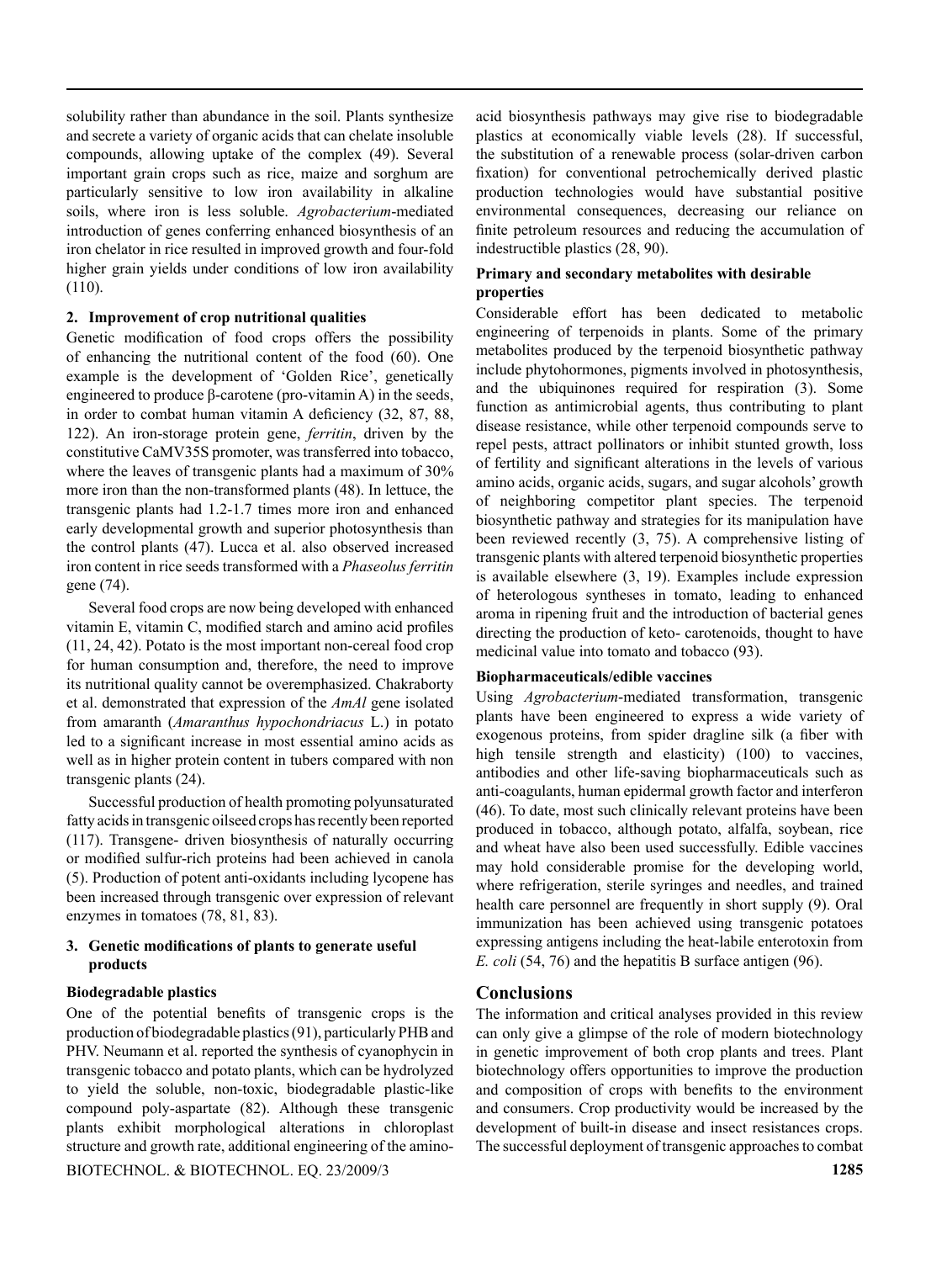insect pests and diseases of important crops is a remarkable accomplishment. Pest-resistant crops contribute to increased yields and agricultural growth in many developing countries and benefit small-scale farmers (92).Transgenic crops would have significant impacts on increasing the food supply, thereby helping to reduce food prices for poor farmers. Biofortification of crops to reduce or alleviate malnutrition among the poor masses constitutes another exciting development. Thus, the development of Golden Rice, which is genetically enriched with vitamin A and iron, is a major milestone in tackling the problem of global hunger. Yet another application of the transgenic technology is in the production of edible vaccines for immunization against deadly diseases like hepatitis B or tuberculosis, two of the serious diseases of the poor masses in Africa and Asia. Biotechnology can help feed the billions of poor people who constantly struggle for a better life (29, 61).

Application of molecular plant breeding is now focusing to discover new genes and their functions opening new avenues for basic plant biology research (79). When carefully deployed, modern biotechnology will become an integral supplement to conventional plant breeding and its enormous potential should be harnessed to the best advantage of the entire human race, rich or poor. The combination of traditional crop improvement techniques and modern biotechnological techniques can contribute substantially to human well-being by providing renewable sources of food, feed, chemicals, pharmaceuticals, energy and for the creation of a sustainable environment for the developed as well as for the developing countries of the world.

## **Acknowledgements**

Thanks are extended to financial support from National Natural Science Foundation of China, the Ministry of Education of China (NCET-06-0666, 118095, and the project sponsored by SRF for ROCS, 20060504021), Fok Ying Tong Education Foundation (114034), the Ministry of Science and Technology (2008BAD92B05) and Hubei Provincial Natural Science Foundation. The first author is very grateful to Islamic Development Bank, Saudi Arabia for awarding PhD scholarship and providing financial support.

## **REFERENCES**

- **1. Abebe T., Guenzi A.C., Martin B., Cushman J.C.** (2003) Plant Physiol., **131**, 1748-1755.
- **2. Abramovitch R.B., Martin G.B.** (2004) Curr. Opin. Plant Biol., **7**, 356-364.
- **3. Aharoni A., Jongsma M.A., Bouwmeester H.J.** (2005) Plant Sci., **10**, 594-602.
- **4. Akhond M.A.Y., Machray G.C.** (2009) Euphytica, **166**, 47-59.
- **5. Altenbach S.B., Kuo C.C., Staraci L.C., Pearson K.W., Wainwright C., Georgescu A., Townsend J.** (1992) Plant Mol. Biol., **18**, 235-245.
- **6. Altpeter F., Varshney A., Abderhalden O., Douchkov D., Sautter C., Kimlehn J., Dudler R., Schweizer P.** (2005) Plant Mol. Biol., **52**, 271-283.
- **7. Apse M.P., Aharon G.S., Snedden W.A., Blumwald E.** (1999) Science, **285**, 1256-1258.
- **8. Apse M.P., Blumwald E.** (2002) Curr. Opin. Biotechnol., **13**, 146-150.
- **9. Arntzen C., Plotkin S., Dodet B.** (2005) Vaccine, **23**, 1753-1756.
- **10. Ashraf M., Foolad M.R.** (2007) Environ. Exp. Bot., **59**, 206-216.
- **11. Baisakh N., Datta S.K.** (2004) In: Molecular biology and biotechnology of plant organelles (H. Daniell, C.D. Chase, Eds.), Springer, Berlin-Heidelberg-New York, 527-541.
- **12. Baker B., Zambryski P., Staskawicz B., Dinesh-Kumar S.P.** (1997) Science, **276**, 726-733.
- **13. Bartels D.** (2001) Trends Plant Sci., **6**, 284-286.
- **14. Bartels D., Sunkar R.** (2005) Critic. Rev. Plant Sci., **24**, 23-58.
- **15. Bashir K., Fatima T., Latif Z., Mehdi S.A., Riazudin S.** (2004) Mol. Breed., **13**, 301-312.
- **16. Baulcombe D.** (1994) Trends Microbiol., **2**, 60-63.
- **17. Beck D.L., Van Dolleweerd C.J., Lough T.J., Balmori E., Voot D.M., Andersen M.T.** (1994) Proc. Natl. Acad. Sci. USA, **91**, 10310-10314.
- **18. Benbrook C.M.** (2003) Bio. Tech. Info. Net. Technical Paper Number 6.
- **19. Bouwmeester H.J.** (2006) Nat. Biotechnol., **24**, 1359-1361.
- **20. Bray E.A., Bailey-Serres J., Weretilnyk E.** (2000) In: Biochemistry and molecular biology of plants (W. Gruissem et al. Eds.) Am. Soc. Plant Physiol., Rockville, M. D. 1158-1249.
- **21. Bundock P., den Dulk-Ras A., Beijersbergen A., Hooykaas P.** (1995) E. M. B. O. J*.*, **14**, 3206-3214.
- **22. Cao Y.J., Wei Q., Liao Y., Song H.L. Li X., Xiang C.B., Kuai B.K.** (2009) Plant Cell Rep., **28**, 579-588.
- **23. Camp W.V.** (2005) Curr. Opin. Biotechnol., **16**, 147-153.
- **24. Chakraborty S., Chakraborty N., Datta A.** (2000) Proc. Natl. Acad. Sci. USA, **97**, 3724-3729.
- **25. Chan M.T., Chang H.H., Ho S.L., Tong W.F., Yu S.M.** (1993) Plant Mol. Biol., **22**, 491-506.
- **26. Chen T.H.H., Murata N.** (2008) Trends Plant Sci., **13**, 499-505.
- **27. Cluster P.D., O'Dell M., Flavell R.B.** (1996) Plant Mol. Biol., **32**, 1197-1203.
- **28. Conrad U.** (2005) Plant Sci., **10**, 511-512.
- **29. Conway G., Toenniessen G.** (2003) Science, **299**, 1187-1188.
- **30. Dangl J.L., Jones J.D.** (2001) Nature, **411**, 826-833.
- **31. Datta K., Baisakh N., Oliva N., Torrizo L., Abrigo E., Tan J., Rai M., Rehana S., Al-Babili S., Beyer P., Potrykus I., Datta S.K.** (2003) Plant Biotechnol. J., **1**, 81-90.

**<sup>1286</sup>** BIOTECHNOL. & BIOTECHNOL. EQ. 23/2009/3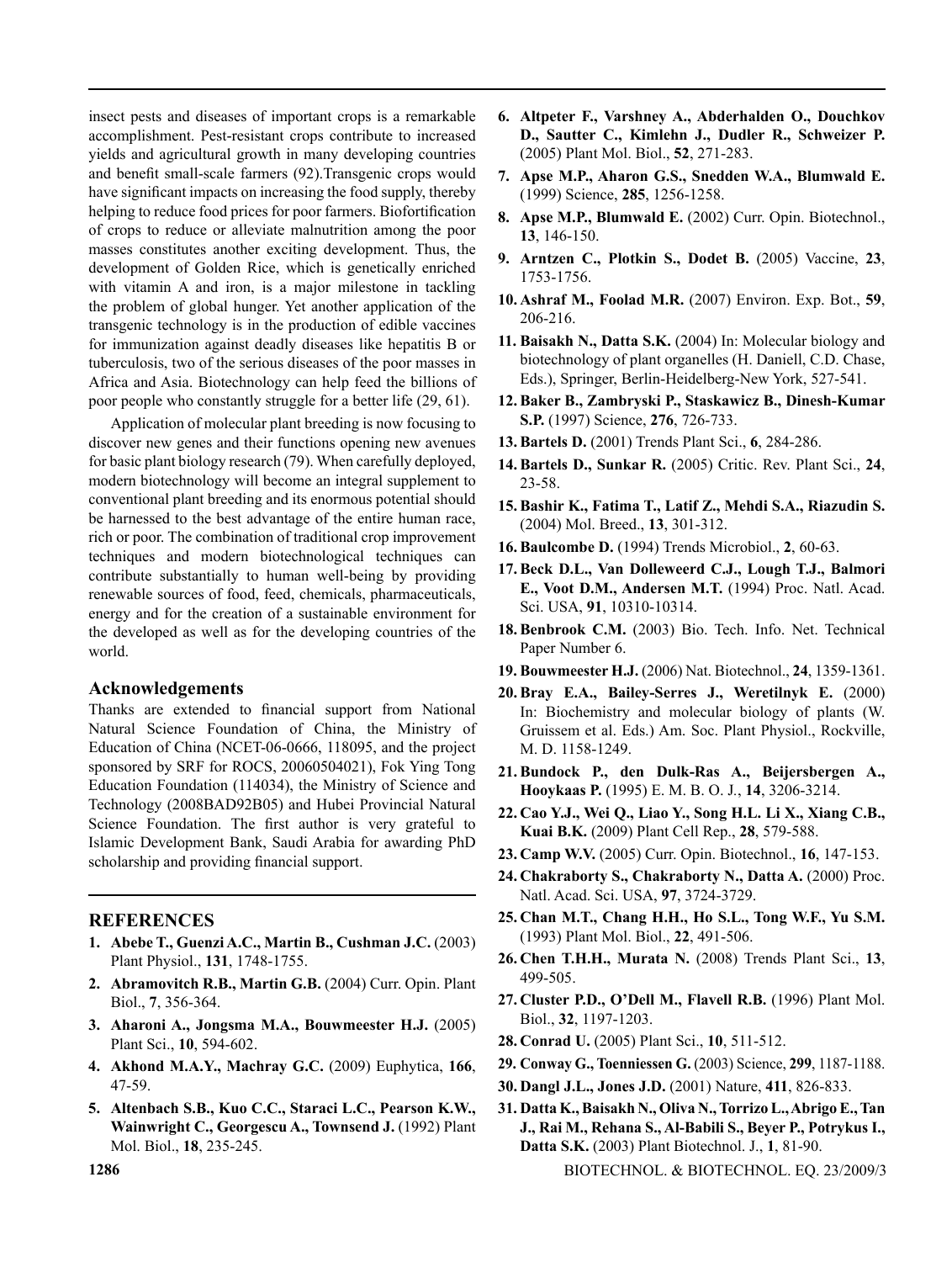- **32. Datta K., Rai M., Parkhi V., Oliva N., Tan J., Datta S.K.** (2006) Curr. Sci., **91**, 935-939.
- **33. Datta S.K.** (2007) In: Biotechnology in Agriculture and Forestry, Vol. 5 Transgenic crops IV (E.C. Pua, M.R. Davey, Eds.) Springer-Verlag, Berlin Heidelberg, 1-31.
- **34. De Block M.D., Botterman J., Vandewiele M., Dockx J., Thoen C., Gosselé V., Movva N.R., Thompson C., Montagu M.V., Leemans J.** (1987) E. M. B. O. J., **6**, 2513-2518.
- **35. De Feyter R., Young M., Schroeder K., Dennis E.S., Gerlach W.** (1996) Mol. Gen. Genet., **250**, 329-338.
- **36. Dubcovsky J.** (2004) Crop Sci., **44**, 1895-1898.
- **37. Dwivedi S.L., Crouch J.H., Mackill D.J., Xu Y., Blair M.W, Ragot M., Upadhyaya H.D., Ortiz R.** (2007) Adv. Agron., **95**, 163-318.
- **38. Feys B.J., Parker J.E.** (2000) Trends Genet., **16**, 449-455.
- **39. Flowers T.J.** (2004) J. Exp. Bot., **55**, 307-319.
- **40. Forster V.A.** (2002) Crop Biotechnol., **829**, 17-22.
- **41. Freyssinet G., Pelissier B., Freyssinet M., Delon R.** (1996) Field Crops Res., **45**, 125-128.
- **42. Galili G., Galili S., Lewinsohn E., Tadmor Y.** (2002) Crit. Rev Plant Sci., **21**, 167-204.
- **43. Garg A.K., Kim J.K., Owens T.G., Ranwala A.P., Choi Y.D., Kochian L.V., Wu R.J.** (2002) Proc. Natl. Acad. Sci. USA, **99**, 15898-15903.
- **44. Gonsalves D.** (1998) Ann. Rev. Phytopath., **36**, 415-437.
- **45. Good A.G., Shrawat A.K., Muench D.G.** (2004) Trends Plant Sci., **9**, 597-605.
- **46. Goregaoker S.P., Eckhardt L.G., Culver J.N.** (2000) Virology, **273**, 267-275.
- **47. Goto F., Yoshihara T., Saiki H.** (2000a) Theor. Appl. Genet., **100**, 658-664.
- **48. Goto F, Yoshihara T, Saiki H.** (2000b) Transgenic Res., **7**, 173-180.
- **49. Guerinot M.L.** (2001) Nat. Biotechnol., **19**, 417-418.
- **50. Gurr S.J., Rushton P.J.** (2005) Trends Biotechnol., **23**, 275-282.
- **51. Gutiérrez-Mora A., Santacruz-Ruvalcaba F., Cabrera-Ponce J.L., Rodríguez-Garay B.** (2003) Mejoramiento gentico vegetal in vitro E-Gnosis Vol. 1: Art 4.
- **52. Hamilton C.M., Frary A., Lewis C., Tanksley S.D.** (1996) Proc. Natl. Acad. Sci., USA, **93**, 997-1001.
- **53. Hansen G. Wright M.S.** (1999) Trends Plant Sci*.,* **4**, 226-231.
- **54. Haq T.A., Mason H.S., Clements J.D., Arntzen C.J.** (1995) Science, **268**, 714-716.
- **55. Helmke B.P., Minerick B.P.** (2006) Proc. Natl. Acad. Sci. USA, **103**, 6419-6424.
- **56. Hiei Y., Ohta S., Komari T., Kumashiro T.** (1994) Plant J., **6**, 271-282.
- **57. High S.M., Cohen M.B., Shu Q.Y., Altosaar I.** (2004) Trends Plant Sci., **9**, 286-292.
- Biotechnol. & Biotechnol. Eq. 23/2009/3 **1287**
- **58. Hirsch R.E., Sussman M.R.** (1999) Trends Biotechnol., **17**, 356-361.
- **59. Holmberg N., Bülow L.** (1998) Trends Plant Sci., **3**, 61-66.
- **60. Huang J., Pray C., Rozelle S.** (2002a) Nature, **418**, 678-684.
- **61. Huang J., Rozelle S., Pray C., Wang Q.** (2002b) Science, **295**, 674-676.
- **62. Huang J., Hu R., Pray C., Qiao F., Rozelle S.** (2003) Agric. Econ., **29**, 55-67.
- **63. Hyde J., Martin M.A., Preckel P.V., Edwards C.R.** (1999) Rev. Agric. Econ., **21**, 442-454.
- **64. James C.** (2007) ISAAA Briefs No. 37, ISAAA, Ithaca, 225 p.
- 65.J**auhar P.P.** (1988) In: Proc. of the World Health Organization Symp. Agro health and Agro medicine (T.N. Nashville, Ed.), 20-34.
- **66. Jauhar P.P., Chibbar R.N.** (1999) Genome, **42**, 570-583.
- **67. Jauhar P.P.** (2003) In: Encyclopedia of applied plant science (B. Thomas et al., Eds.), Vol. 1, Elsevier Academic Press, London, 167-179.
- **68. Khush G.S.** (2001) Nat. Rev. Genet., **2**, 815-822.
- **69. Komari T., Kubo T.** (1999) In: Advances in cellular and molecular biology of plants, vol. 5 (I.K. Vasil, Ed.), Kluwer, Dordrecht, 43-82.
- **70. Lapitan N., Jauhar P.P.** (2006) In: Genetic resources, chromosome engineering, and crop improvement (R.J. Singh, P.P. Jauhar, Eds.), Vol. 2, CRC Taylor & Francis Press, Boca Raton, FL. 99-114.
- **71. Lillus G., Bülow L.** (1996) Biotechnol., **14**, 177-180.
- **72. Lu G., Gao C., Zheng X., Han B.** (2009) Planta, **229**, 605-615.
- **73. Lu Y., Gan Q., Chi X., Qin S.** (2008) Plant Cell Rep., **27**, 1571-1579.
- **74. Lucca P., Hurrel R. and Potrykus I.** (2001) Theor. Appl. Genet., **102**, 392-397.
- **75. Mahmoud S.S., Croteau R.B.** (2002) Trends Plant Sci., **7**, 366-373.
- **76. Mason H.S., Haq T.A., Clements J.D., Arntzen C.J.** (1998) Vaccine, **16**, 1336-1343.
- **77. Mackill D.** (2006) In: Rice improvement in the genomics Era (S.K. Datta, Ed.), Howarth, New York, 1-14.
- **78. Mehta R.A., Cassol T., Li N., Ali N., Handa A.K., Mattoo A.K.** (2002) Nat. Biotechnol., **20**, 613-618.
- **79. Moose S.P., Mumm R.H.** (2008) Plant Physiol., **147**, 969-977.
- **80. Mourgues F., Brisset M.N., Chevreau E.** (1998) Trends Biotechnol., **16**, 203-210.
- **81. Muir S.R., Collins G.J., Robinson S., Hughes S., Bovy A., Ric De Vos C.H., van Tunen A.J., Verhoeyen M.E.** (2001) Nat. Biotechnol., **19**, 470-474.
- **82. Neumann K., Stephan D.P., Ziegler K., Hühns M., Broer I., Lockau W., Pistorius E.K.** (2005) Plant Biotechnol. J., **3**, 249-258.